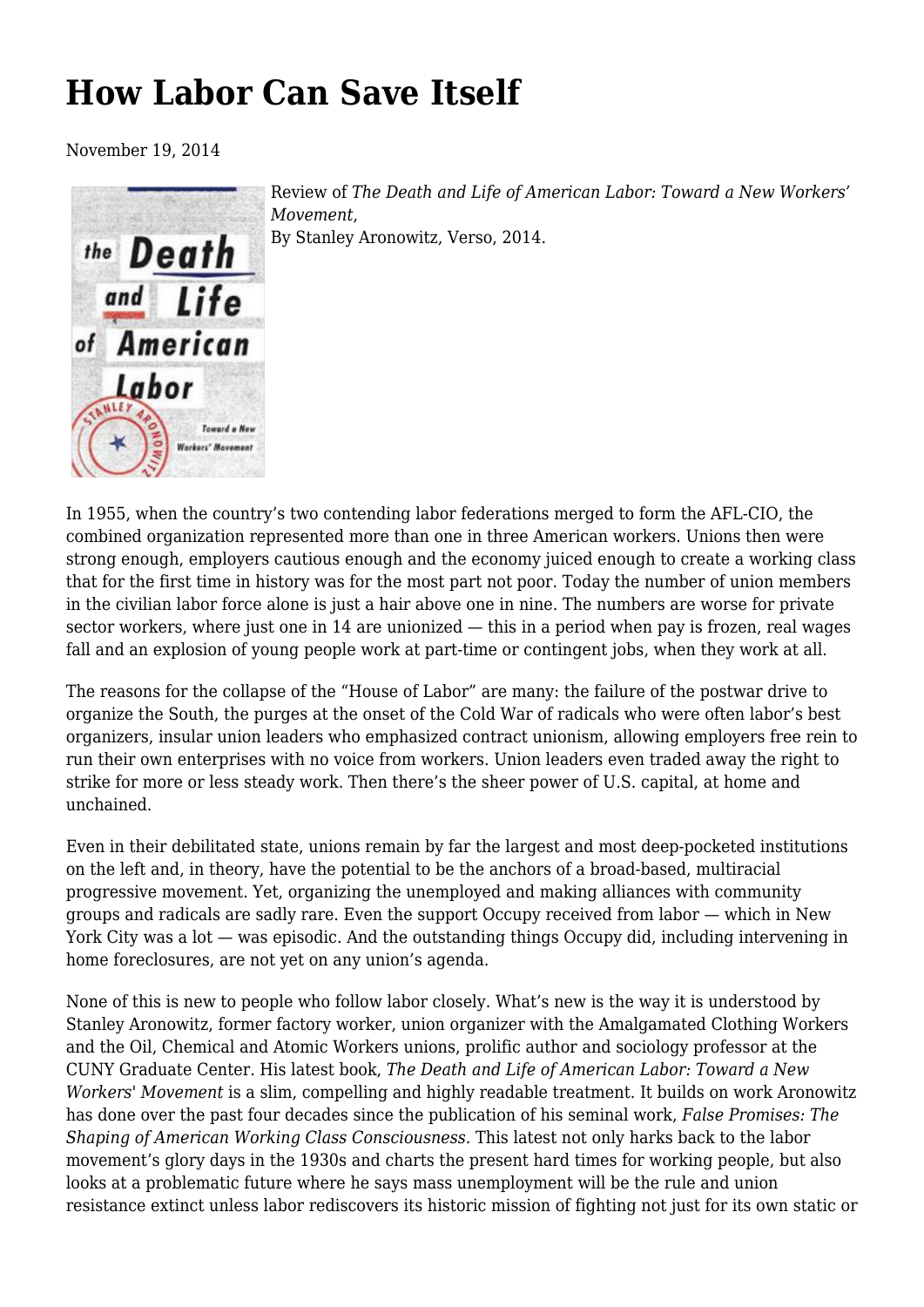shrinking memberships but for engaging every worker and every worker's family in the fight.

## **'Collective Begging'**

Aronowitz targets collective bargaining itself as the rock in the shoe. Contracts have their good points: they lock in wages and benefits, codify work rules and prescribe a transparent and agreedupon due-process system for handling grievances, discipline and firings. In return, workers give up their birthright: the right to strike and challenge the employer's arbitrary right to manage.

In the postwar boom years such a strategy bought labor peace. With the flight of manufacturing jobs, first to the South, then to Mexico and overseas in search of a workforce that would work for almost nothing, good jobs at home shriveled and unions workers were forced to make major concessions on wages, benefits, working conditions and even job security. Collective bargaining today, Aronowitz says, "is now mostly a kind of collective begging."

For the author, the era of labor-management cooperation initiated by the New Deal and welcomed by unions has come to an end. At this point business isn't even looking for lapdogs, let alone labor allies. It's a brave new world where business-driven automation across many sectors of the economy is gaining speed and destroying more U.S. jobs at home than are outsourced overseas. Worst of all, the unions' dependency on management circumscribes revolt. Labor-led struggles, such as they are, are either defensive efforts in support of Social Security and Medicare or parochial battles to preserve defined benefit pensions for government workers while private sector employees must rely on 401K plans that are contingent on a booming investment market that regularly goes through bust cycles.

## **Act Boldly**

Aronowitz's advice: encourage direct action in the workplace (such as the walkouts that galvanized the fast-food workers movement), don't leave the fightback at protracted grievance handling and fight for a guaranteed basic income — even a \$15 minimum wage is below the poverty level. He wants working people to intervene in the process of technological change by demanding control over its introduction and design, as well as a say in how the product or service is made. (The first step: recognizing that they currently have no choice in these matters.) He wants unions to stop thinking of workers as purely wage earners or their clients, but as partners in job and community struggles, among them "raise[ing] hell about the virtually closed-down state of mass transit."

More. Aronowitz wants the movement to "take seriously the question of workplace democracy," to stop investing in polluting industries and take seriously that the war measures taken by the last two presidents are as much about spiking war production, with its fading hope of creating large numbers of new jobs, as with actual ongoing imperial ambitions.

To its credit, the book reads like the words of a secular prophet, but without the hectoring or sanctimony. Where Aronowitz misses the target, and he doesn't miss it much, is in not quantifying the trends to some of his more scarifying predictions. He first floated the idea of job shrinkage as the wave of the future in his co-authored 1995 book *The Jobless Future*, and the present book holds that the jobless wave morphed into a tsunami of lost work and blown opportunities for labor. He uses the specter of mass unemployment throughout, a problem that for him outstrips even the creation of a precariat, but he relies on anecdotal evidence for that, when a look at the last 20 years of Bureau of Labor Statistics data would better demonstrate actual job loss trends. Absent that, Aronowitz's book is a wonder.